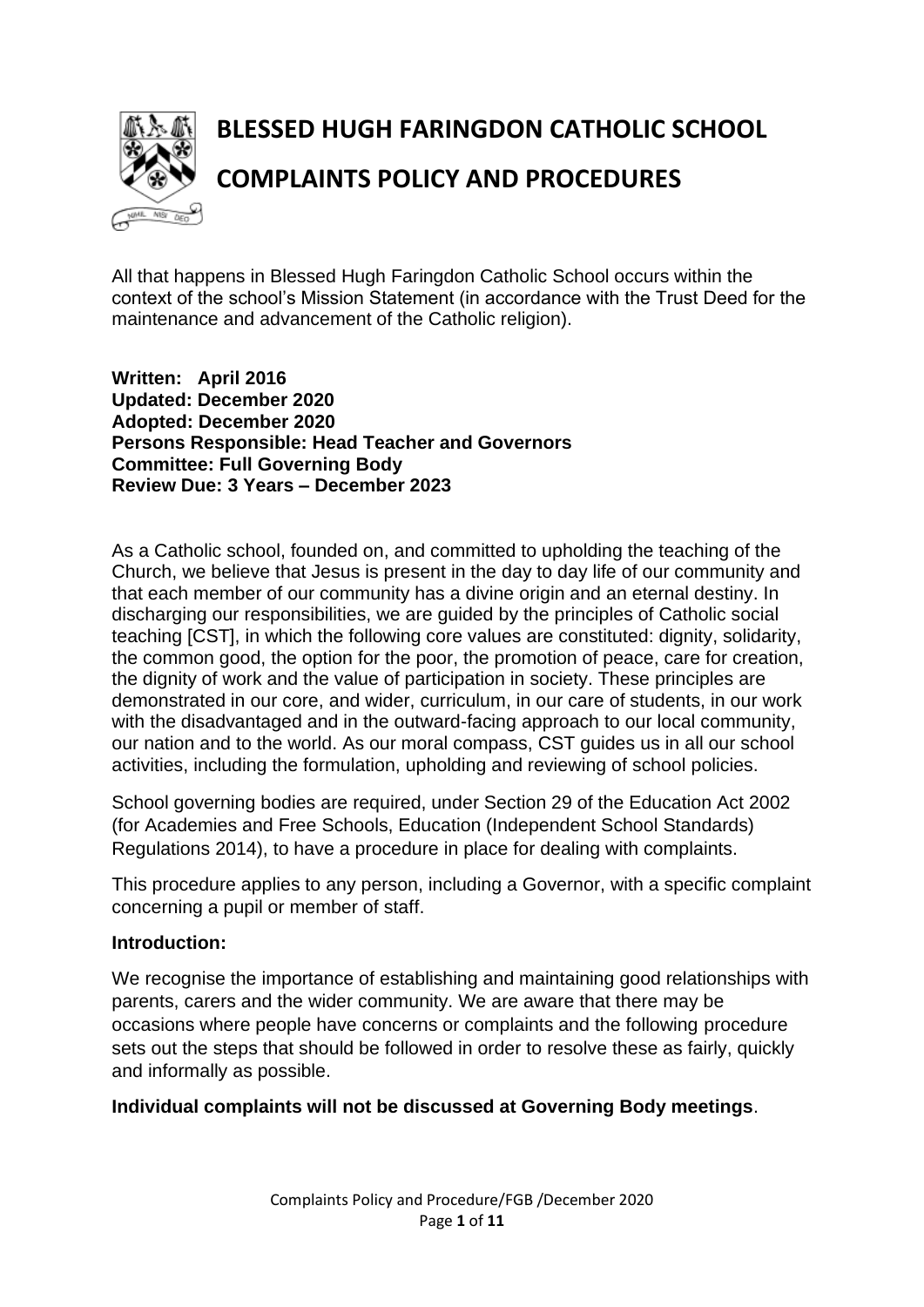## **Aims of the policy:**

- To maintain good communication and relationships between the School and persons who wish to express a concern or pursue a complaint
- To support the well-being of students, staff and everyone else who has legitimate interest in the work of the School, including governors and parents
- To provide a clear and fair procedure for the resolution of concerns or complaints

### **Background Information**

- 1. This procedure applies to:
	- a) parental concerns and complaints
	- b) where a decision is made to discipline a pupil or staff member as a result of a complaint, this decision and the detail of any subsequent procedures would be confidential and not shared with the complainant as a resolution to their concern
	- c) notwithstanding point b), the instigation of any other procedure should not prevent the complaint from being resolved
- 2. Concerns relating to child protection

If, at any stage, a complaint raises a concern that the member of staff isn't suitable to work with children, the person dealing with the complaint should immediately notify the Local Authority Designated Officer, via the number below. Access & Assessment (Referral Manager, 0118 9373641)

- 3. Advice for parents making a complaint can be obtained from:
	- a) Coram Children's Legal Centre
	- b) Reading Borough Council's parent helpline. Tel: 0118 937 2265
	- c) Parent Partnership (For parents of children with Special Educational Needs). Tel: 0118 9399821
	- d) Translation & Interpretation Services (0118 937 2033)
- 4. If, after exhausting all stages of the complaint's procedure, the complainant feels the school has acted unreasonably they may make a complaint to the Secretary of State for Education at the Department for Education, using the online complaints form:

https://www.education.gov.uk/form/school-complaints-form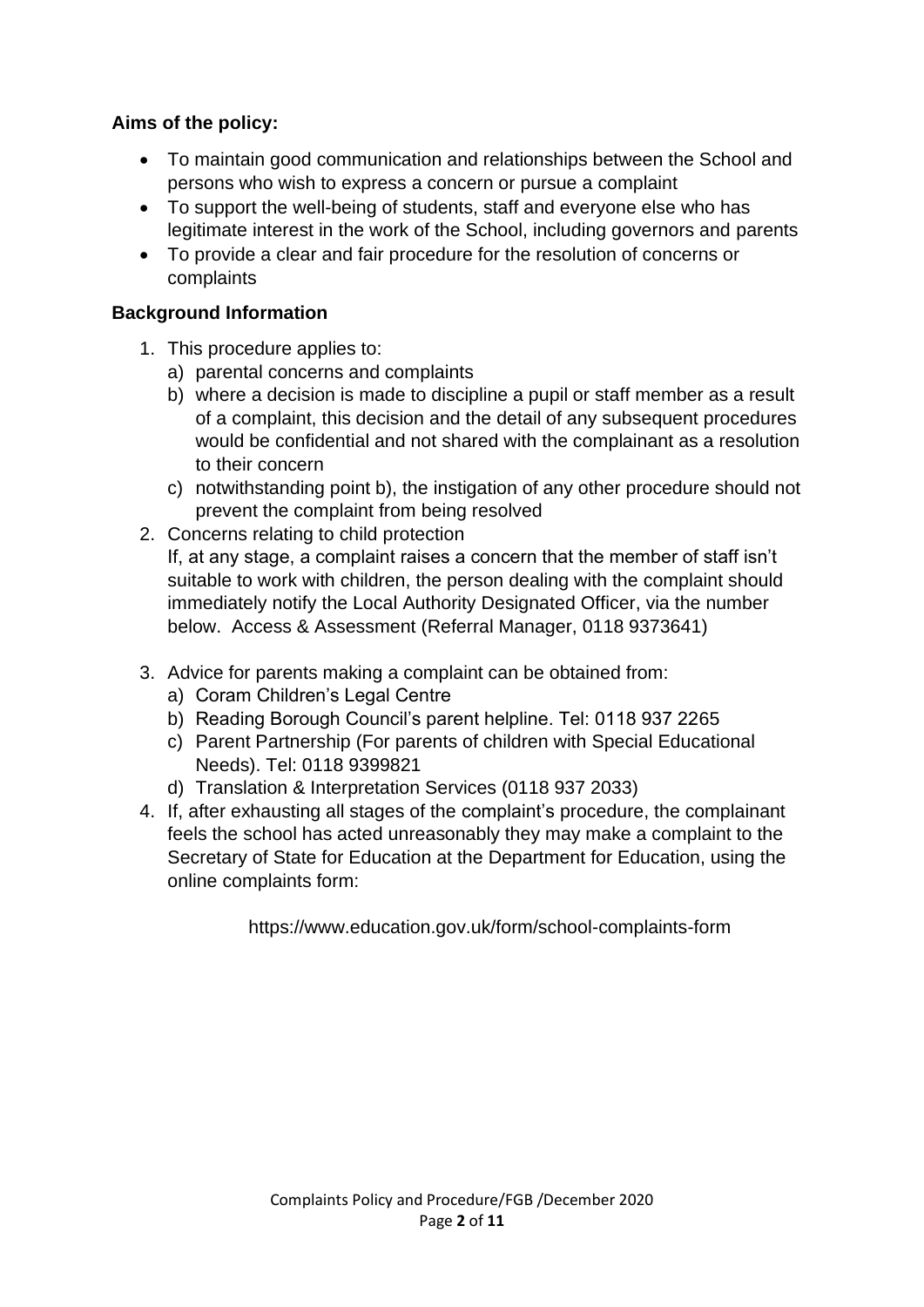| <b>Background Information</b>                                                                     |        |
|---------------------------------------------------------------------------------------------------|--------|
| PART A: General complaints concerning a pupil or member of staff<br>Flowchart                     | 3<br>5 |
| PART B: Child Protection Allegations against members of staff (including the Head)<br>Flowchart   | 6<br>6 |
| PART C: Complaints concerning the Head or a governor<br>Flowchart                                 | 9      |
| PART D: Dealing with unreasonably persistent complaints and unreasonable complainant<br>behaviour | 10     |
| <b>APPENDIX1</b>                                                                                  | 11     |

### **PART A: General complaints concerning a pupil or member of staff**

#### **1. STAGE 1 - Informal Resolution Informal Step 1**

Any complaint should first be raised in discussion with the class teacher concerned to clarify the situation and to try to reach an early mutually acceptable resolution. **Informal Step 2**

If the complaint is unresolved at step 1 the complainant should ask for a meeting with the Headteacher (or, in larger schools, the appropriate SLT member) to try to reach an early mutually acceptable resolution. A complainant should receive a response to a complaint within five working days of receipt of the complaint at either step-in stage 1.

# **2. STAGE 2 - Headteacher Investigation – Formal**

Should the complainant be dissatisfied with the resolution proposed at stage 1 they may ask for a Headteacher Investigation of their complaint. The Head or another senior member of staff would normally conduct the investigation.

The complainant should write to the Headteacher giving details of the complaint and the reasons why they are dissatisfied with the Stage 1 resolution. The written complaint may be in the form of a letter, e-mail or on the form provided in Appendix1.

A complainant should receive an acknowledgement of their request for an escalation to stage 2 within 5 working days giving an indication of when the investigation will be complete and when the complainant should receive a full response. In any case the complainant should have a full response within 15 working days. In circumstances where the case is so complex that the investigation is going to take longer the complainant should be kept fully informed of progress in the case.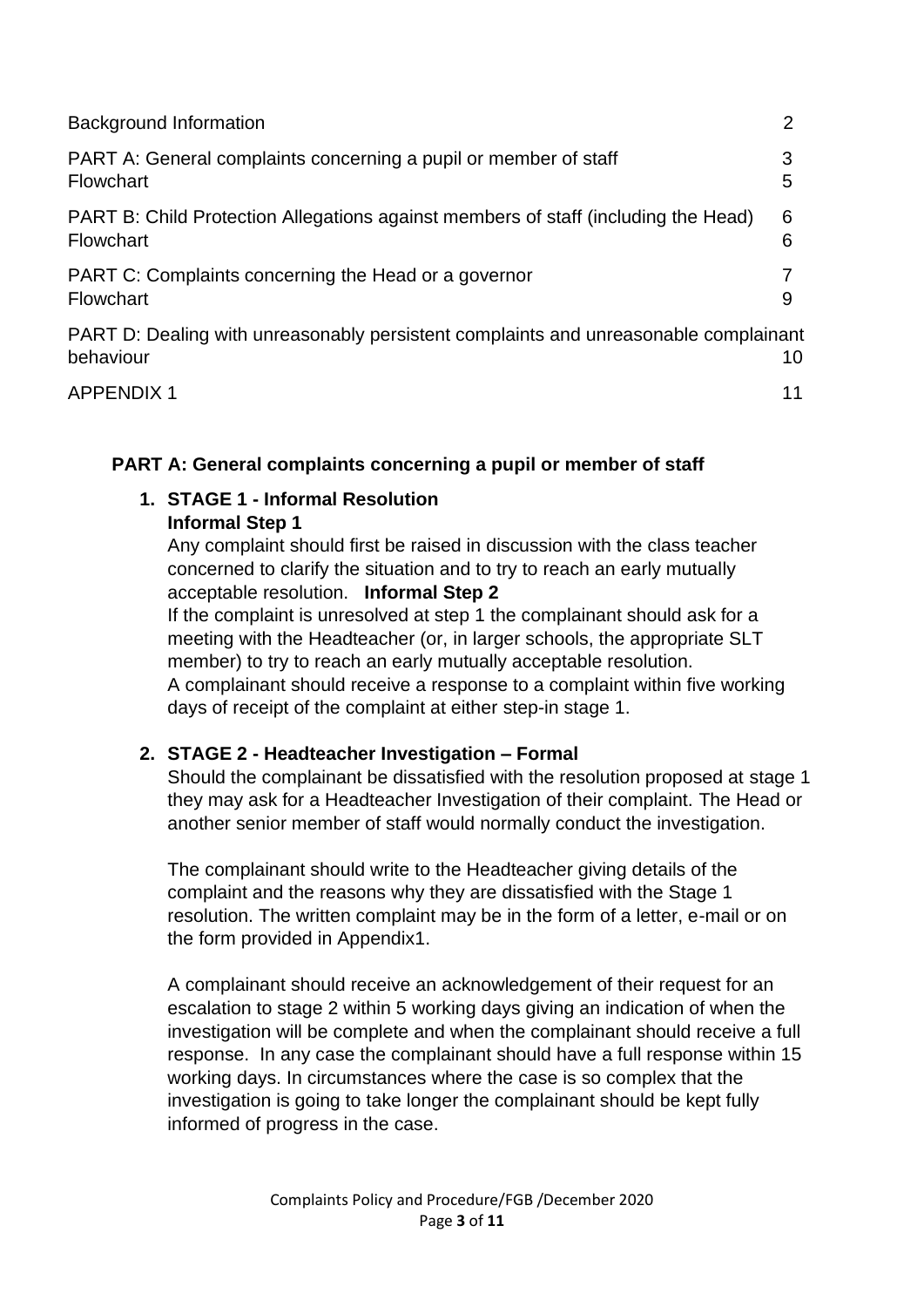### **3. STAGE 3 - Review by the Governing Body – Formal**

Should the complainant remain dissatisfied with the outcome of stage 2 they have the right to request a review by a panel of Governors.

To escalate to this stage the complainant must write to the Chair of the Governing Body at the school address requesting the review and giving their reasons for being dissatisfied with the outcome at Stage 2. The written complaint may be in the form of a letter, e-mail or on the form provided on page 10.

The process for resolving the complaint will be shared with the complainant and a time scale no longer than 20 working days will be agreed to bring the complaint before the Governing Body complaints panel.

On receiving a review request the Chair or Vice Chair will call a meeting of the Governing Body complaints panel comprising of no fewer than two governors to hear the complaint.

The panel will:

- dismiss the complaint in whole or in part;
- uphold the complaint in whole or in part;
- or, decide there is insufficient evidence to make a decision The panel may also:
- recommend appropriate action to be taken to resolve the complaint;
- recommend a review of the relevant school systems or procedures to ensure that problems of a similar nature do not recur.

The decision of the Governing Body complaints panel will be final in most cases. The main exceptions are exclusions and statutory admissions where separate procedures are available.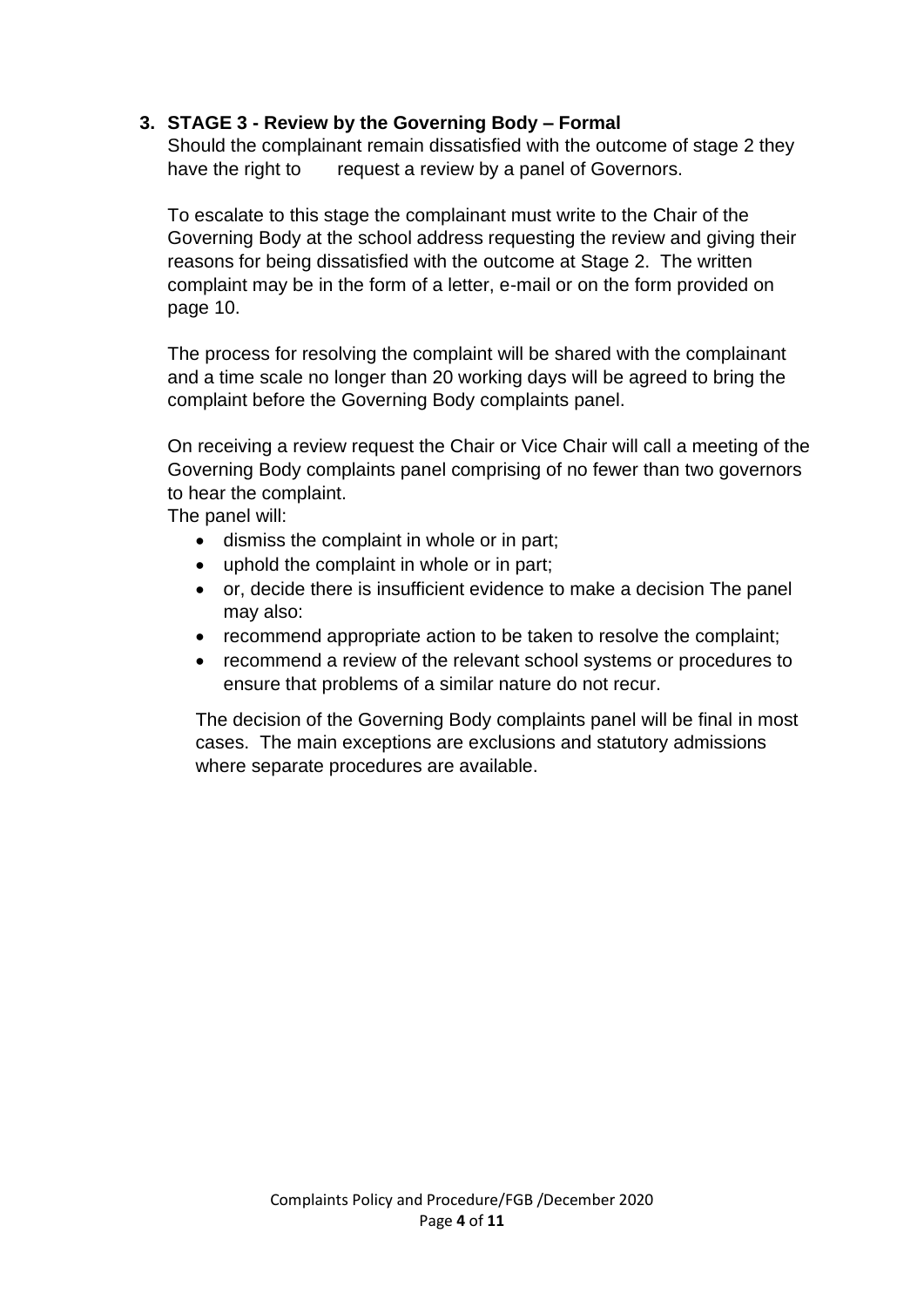Flowchart of procedure for handling general complaints concerning a pupil or member of staff



#### **Stage 1 - Informal**

Complaints Policy and Procedure/FGB /December 2020 Page **5** of **11**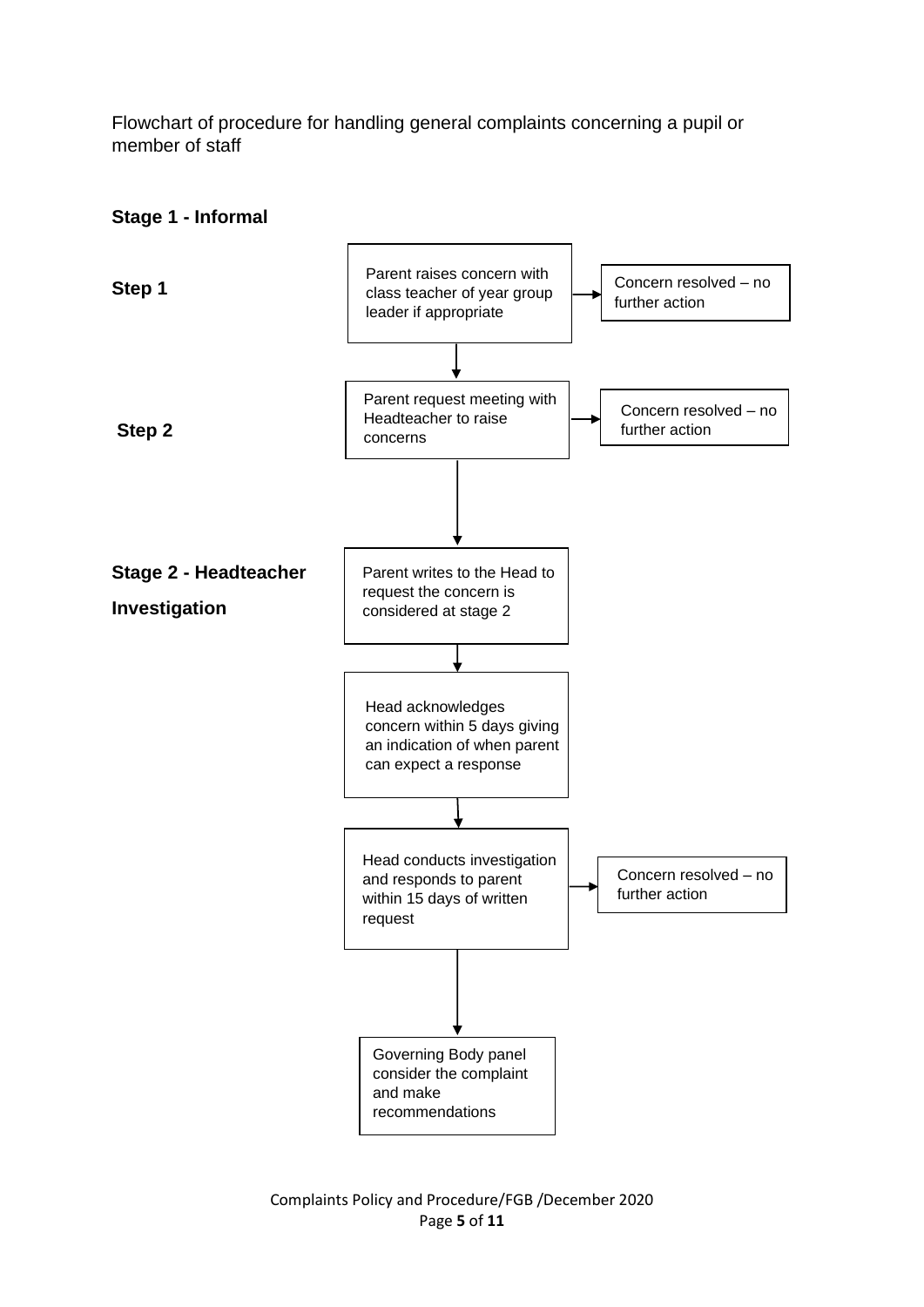### **Stage 3 - Review by Governing Body**

#### **PART B: Child Protection Allegations against members of staff (including the Head)**

If a child or parent makes an allegation that a member of staff has abused or harmed the child, the matter must be referred immediately to the Head. The Head must then without delay contact Access & Assessment (Referral Manager, 0118 9373641).

If a child or parent makes an allegation that a Head has abused or harmed their child, the matter must be referred immediately to the Chair of Governors. The Chair of Governors must then without delay contact Access & Assessment (Referral Manager, 0118 9373641)

Flowchart of actions for Child Protection Allegations against members of staff (including the Head)

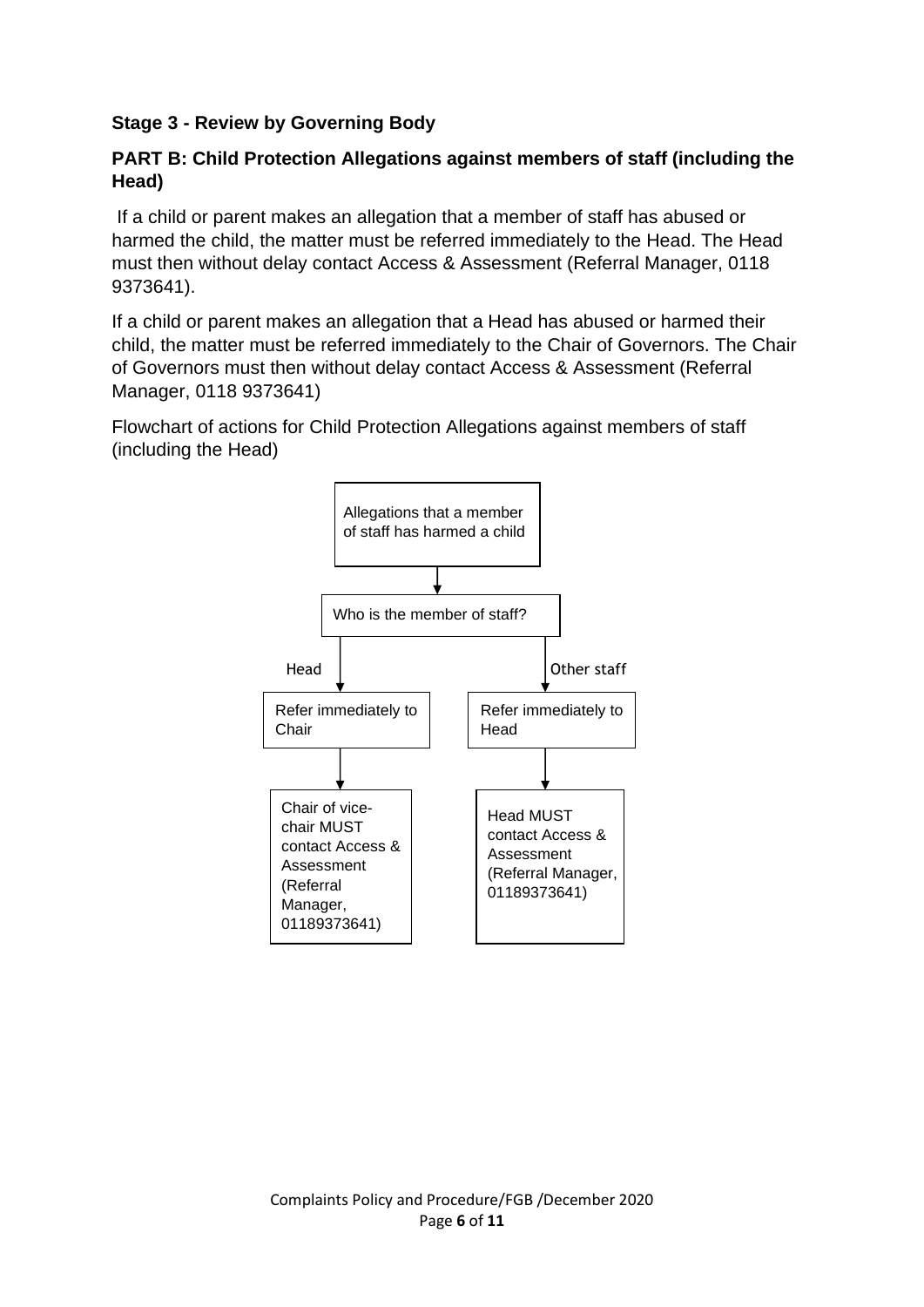#### **PART C: Complaints concerning the Head or a governor**

- 1. Any complaint concerning the Head or a governor should be referred to the Chair of Governors, unless the Chair is involved or unavailable in which case the complaint should be dealt with by the Vice Chair.
- 2. (Other than for Child Protection allegations against the Head Teacher) the Chair or Vice Chair should arrange a meeting to relay the details of the complaint. Care must be taken not to give a judgement about the complaint or potential outcome but simply to explain the complaint and the procedure that will be followed. This needs to be done sensitively and quickly. Information may need to be repeated or updated by email, but this should not be a substitute for a meeting.

### **Stage 1 (Informal)**

3. The Chair of Governors should seek to convene a meeting with the complainant and the Head or governor to secure an informal resolution to the complaint, which may take the form of a mediated meeting. Both the complainant and the Head/governor is entitled to have another person as support at the meeting.

### **Stage 2 (Formal)**

4. Should either the Head/governor or the complainant be unwilling to participate in a meeting or this meeting fails to resolve the complaint, the Chair of Governors may appoint an investigator from outside the Governing Body to investigate the complaint and prepare a report for the Complaints Panel. The decision as to whether to appoint an independent investigator will depend on a number of factors; Chairs should seek advice from Governor Services if they are unsure. LA Maintained schools should inform the Local Authority of any complaint against the Head that has reached this stage; Voluntary Aided and Controlled schools should also inform the Diocese.

### **Procedure for investigating complaints concerning the Head or Governing Body**

- 1. The Chair of the Governing Body may appoint an investigating officer. (The investigating officer then works as an independent adviser to the Governing Body)
- 2. On receipt of the complaint the investigating officer will write to the complainant and arrange a meeting to clarify and agree the exact nature of the complaint. The process for resolving the complaint will be shared with the complainant and a time scale no longer than 20 working days will be agreed to bring the complaint before the Governing Body complaints panel. (This is an important stage for the avoidance of doubt at subsequent stages.)
- 3. The investigating officer will then make appointments to speak with the Head/governor and any other relevant person. (The purpose of this stage is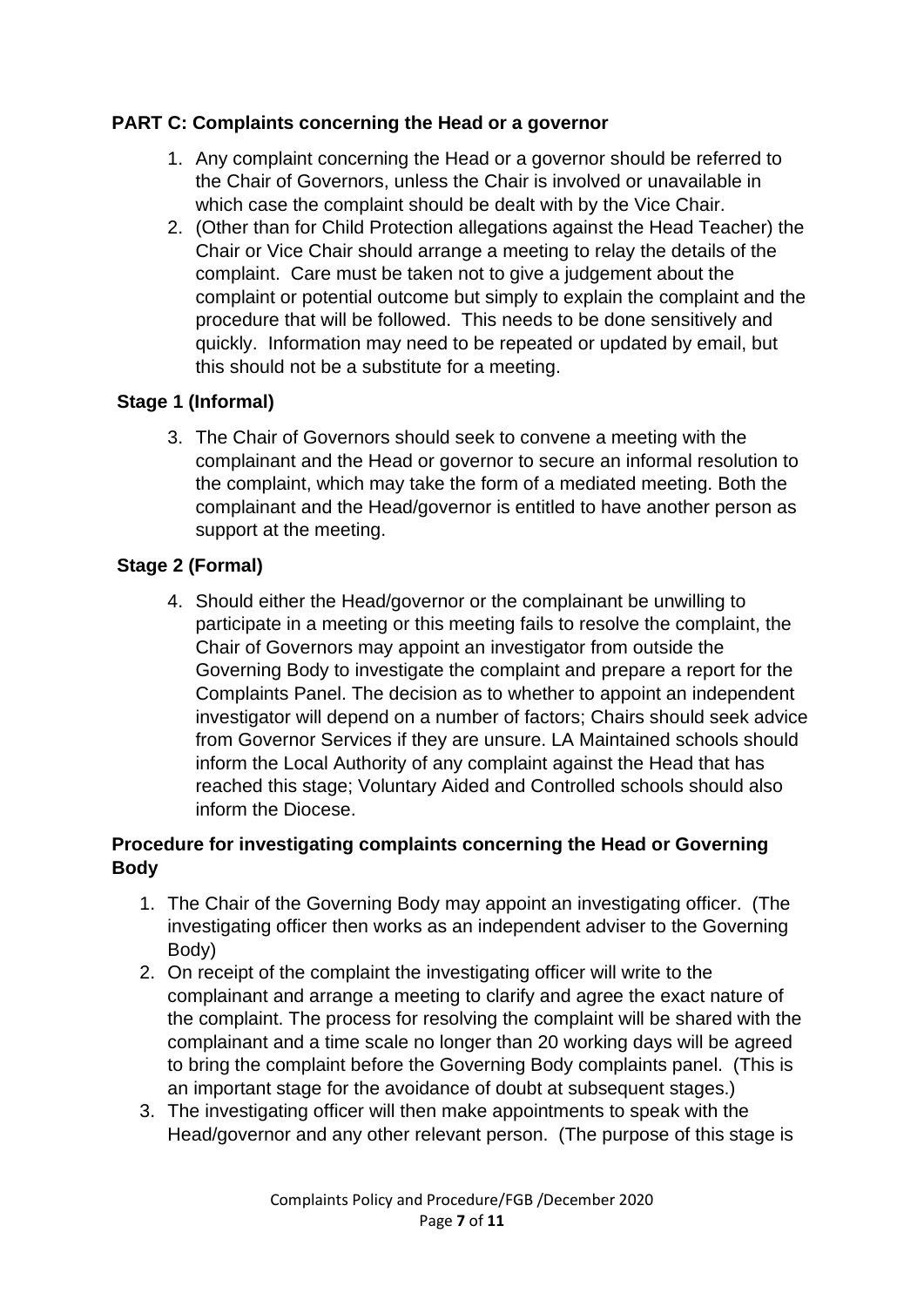to enable the complaint to be put, answers to be given and evidence to be collected.)

- 4. When the investigating officer is satisfied that he/she is in receipt of all the relevant evidence he/she will prepare a report. The report will consider the complaint in detail, in the light of all the evidence, draw conclusions as to whether the complaint is upheld, not upheld, unproven or partially upheld and make recommendations.
- 5. When the draft report is complete it will be shared in the first instance with the Head and the complainant, who will be invited to make comments on points of factual accuracy. The report will then be sent to the Chair of Governors for distribution to panel members.
- 6. The investigating officer may be invited to attend the panel meeting to answer any questions and make any points of clarification required by the committee.
- 7. The Complaints Panel should consider the report of the professional investigator, representations from the Head/governor and the complainant in coming to their decision. To this end the Complaints Panel may chose to invite written representations or invite the Head/governor and the complainant to attend the meeting to make oral representations. It is important that both parties are given the opportunity to make representations to the Complaints Panel.

When the Chair has taken the decision not to appoint an independent investigator, the Complaints Panel must rely on any written evidence submitted by each party, and should carefully consider the value of inviting the parties to attend the Panel hearing.

8. The panel's decision is final.

**NOTE:** The investigation report to a governor panel or the findings from a complaint do NOT form part of any staff HR procedure. If, as a result of the investigation or complaint hearing, an HR procedure needs to be followed, the situation will have to be investigated again under the remit of the HR procedure.

### **It is important not to confuse complaints from parents with issues about staff discipline or capability, which are dealt with under HR policies and procedures.**

A complainant is entitled to know that their complaint has been investigated and that the Head has taken the action the Head deems to be appropriate within the procedures of the school.

A complainant is not entitled to become involved in the employment relationship between the school and the teacher and should not be given details about what an investigation may have discovered or how the Head intends to proceed if personnel procedures are to be embarked upon.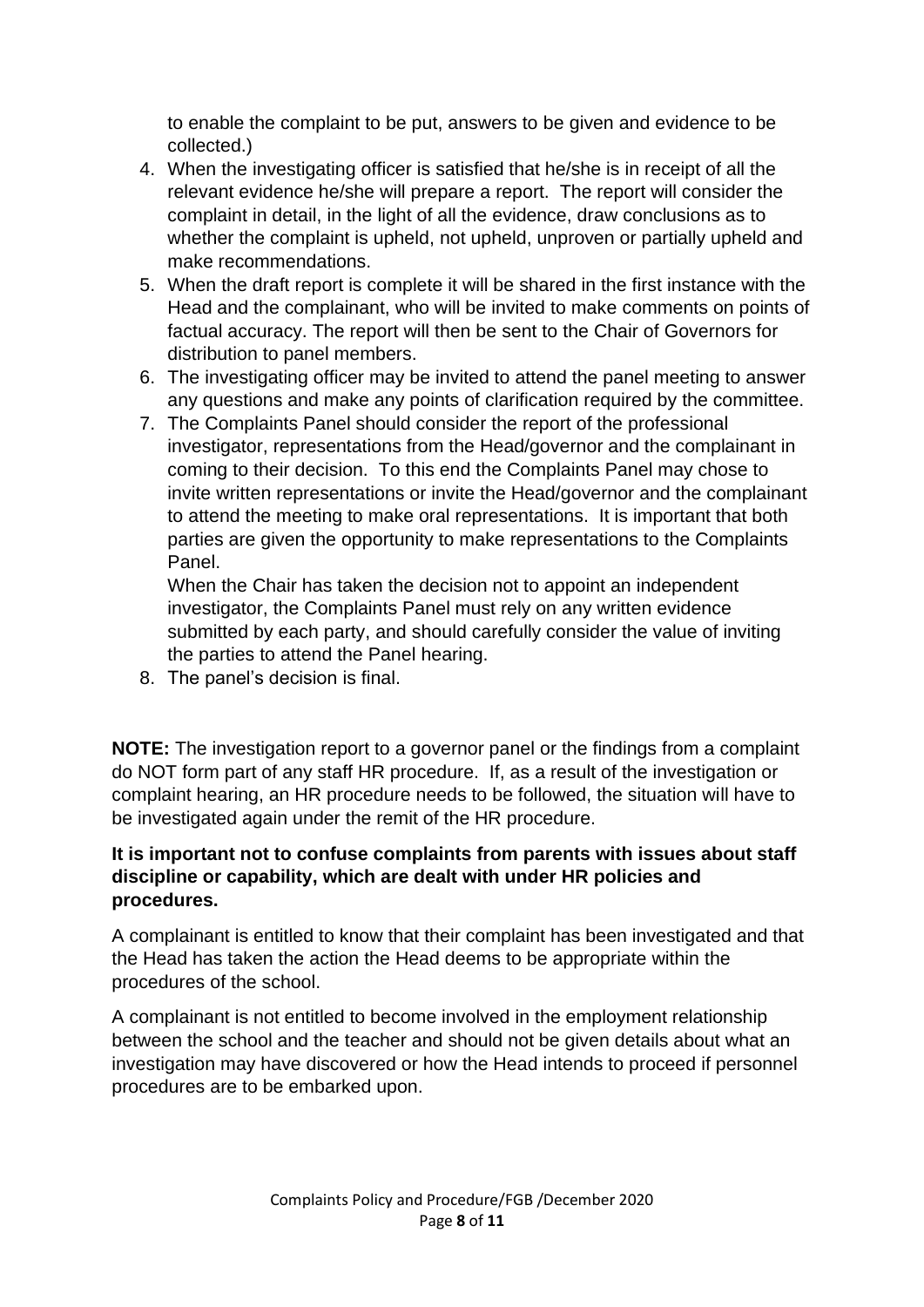Flowchart of actions for complaints concerning the Headteacher or governor



Complaints Policy and Procedure/FGB /December 2020 Page **9** of **11**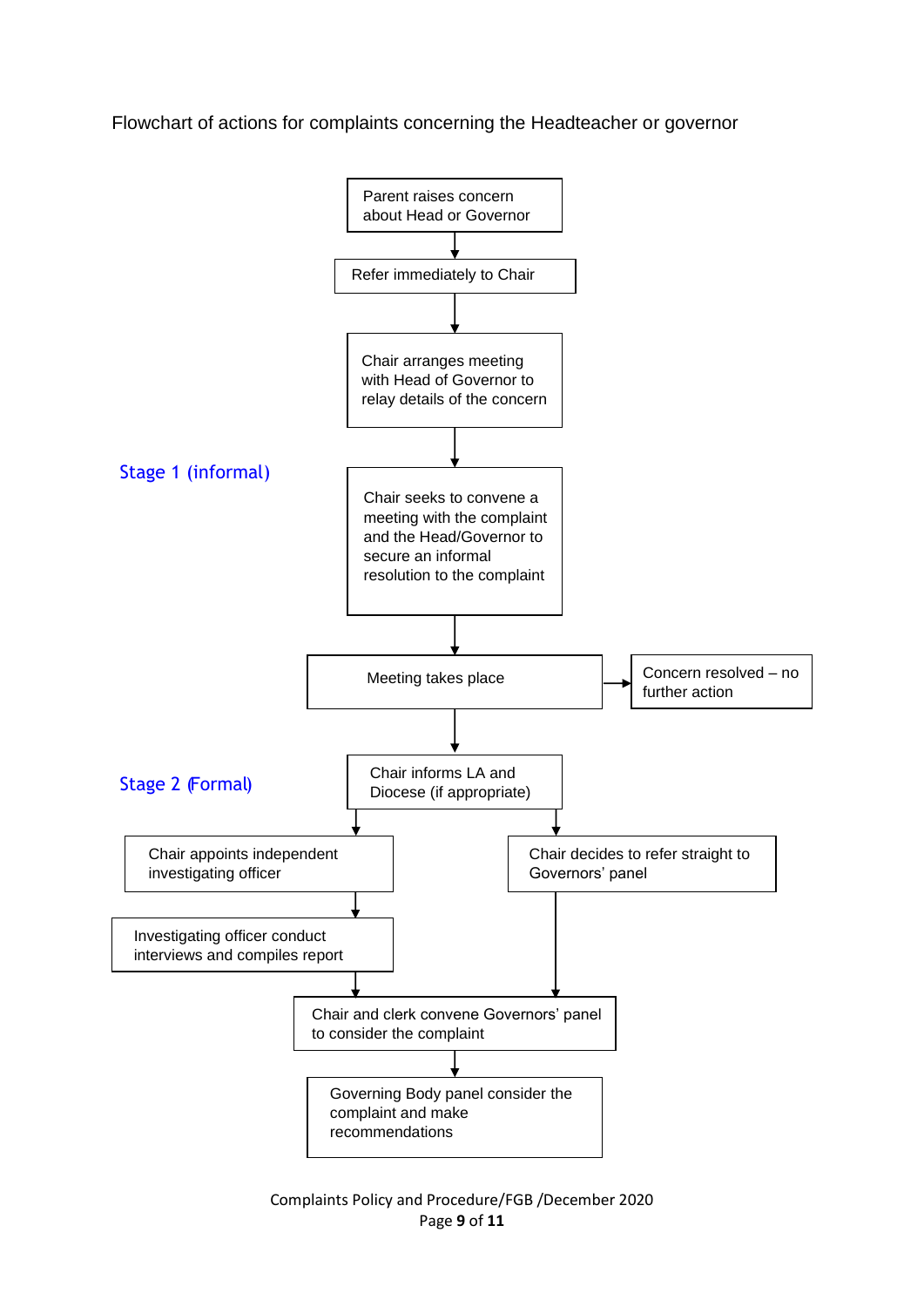#### **PART D: Dealing with unreasonably persistent complaints and unreasonable complainant behaviour**

- 1. The Headteacher and staff deal with specific complaints as part of their day-to-day management of the school in accordance with the School's Complaints Procedure.
- 2. We are committed to dealing with all complaints fairly and impartially and in the best interests of the child. We do not normally limit the contact complainants have with the School. The majority of complaints are handled in an informal manner and are resolved quickly, sensitively and to the satisfaction of the complainant.
- 3. However, there are a small number of complainants who, because of the frequency, nature and quality of their contact with the School, hinder our consideration of theirs, or other people's, complaints. We refer to such complainants as 'unreasonably persistent complainants' and, exceptionally, we will take action to limit their contact with the School.
- 4. The decision to restrict contact with the School will only be taken in consultation with the Chair of Governors after taking legal advice and will normally follow a prior warning to the complainant. Any restrictions imposed will be appropriate and proportionate. The options we are most likely to consider are:
	- a) inform the complainant in writing that his/her behaviour is now considered by the School to be unreasonable/unacceptable and, therefore, to fall under the terms of this policy
	- b) inform the complainant that all meetings with a member of staff will be conducted with a second person present and that notes of meetings may be taken in the interests of all parties
	- c) inform the complainant that, except in emergencies, all routine communication with the complainant to the School should be by letter only
	- d) (in the case of physical or verbal aggression) refer to the guidance for schools, on dealing with abuse, threats and violence towards school staff", and consider warning the complainant about being banned from the School site; (Advice is available from the Local Authority Legal Team)
	- e) consider taking advice from the Local Authority on pursuing a case under Antiharassment legislation
- 5. In all cases where we decide to treat someone as an unreasonably persistent complainant, we will write to tell the complainant why we believe their behaviour falls into that category, what action we are taking and the duration of that action.
- 6. Where a complainant, whose case is closed, persists in communicating with us about it, we may decide to terminate contact with that complainant about the matter. In such cases, we will read all correspondence from that complainant, but unless there is fresh evidence which affects our decision on the complaint we will simply acknowledge it or place it on the file with no acknowledgement.